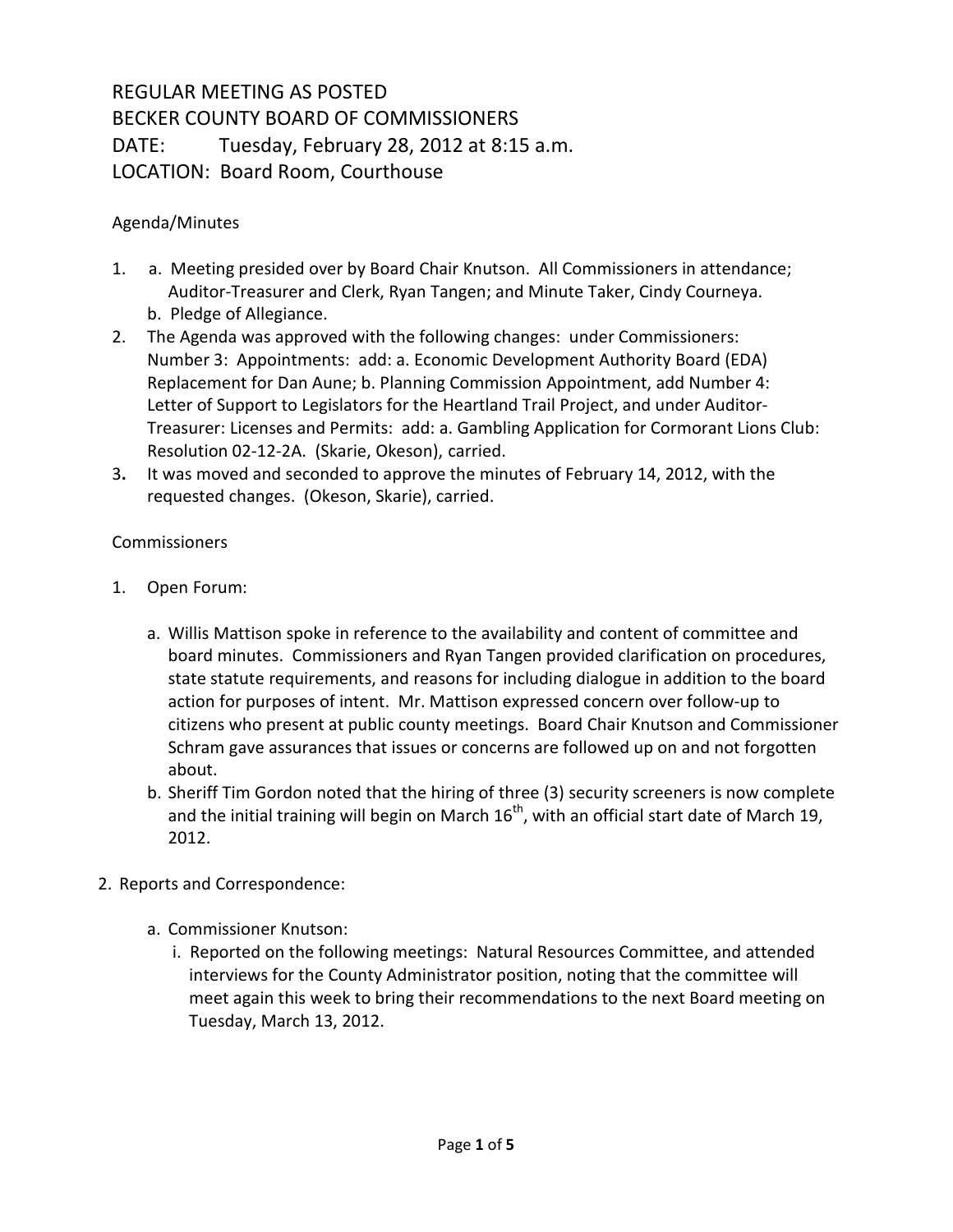- b. Commissioner Schram:
	- i. Reported on the following meetings: Heartland Trail, Highway Committee, Finance Committee, and Mahube. Also traveled with a group from the Heartland Trail Committee to the State Capital to meet with legislators encouraging continued legislative support of the Heartland Trail Project.
- c. Commissioner Nelson:
	- i. Reported on the following meetings: Natural Resources Committee, Joint Powers Meeting of the Buffalo/Red in Mahnomen, Lakeland Mental Health, and Sunnyside.
- d. Commissioner Skarie:
	- i. Reported on the following meetings: Labor Management Committee (LMC), Becker County Historical Society, Lakeland Mental Health, and Development Achievement Center (DAC). It was noted that LMC Bay Auction bidding will be open from March  $1<sup>st</sup>$ at noon through March  $8<sup>th</sup>$  at noon, and there will be a fundraiser for the Historical Society, "Keeping History Alive", on March 23, from 7 – 10 p.m. at the Historic Holmes Theatre Ballroom. Fair Board will be meeting in March and April in the Board Room in the courthouse.
- e. Commissioner Okeson:
	- i. Reported on the following meetings: Heartland Multi-Purpose Recreational Trail, Pelican River Watershed District Advisory Board Meeting, Highway Committee, Lake Park Study Informational Meeting, and Lakeland Mental Health.
- 3. Appointments:
	- a. It was moved and seconded to re-appoint Ray Thorkildson to the Planning Commission. (Knutson, Nelson), carried.
	- b. It was moved and seconded to appoint Abby Anderson to the Economic Development Authority Board (EDA), in replacement of Dan Aune. (Nelson, Okeson), carried.
- 4. Legislative Support for Heartland Trail Project: Commissioner Schram presented:
	- a. It was moved and seconded to approve the Heartland Trail letter of support presented by Commissioner Schram, and to authorize the sending of this letter to any legislator. (Skarie, Schram), carried.

Auditor-Treasurer: Ryan Tangen presented:

1. It was moved and seconded to approve Resolution 02-12-2B, to approve the Gambling Application for exempt permit to conduct a raffle for the Cormorant Lions Club on May 12, 2012 at the Cormorant Community Center, located at 10929 County Highway #5 in Lake Park, MN 56554 in Cormorant Township. (Nelson, Okeson), carried.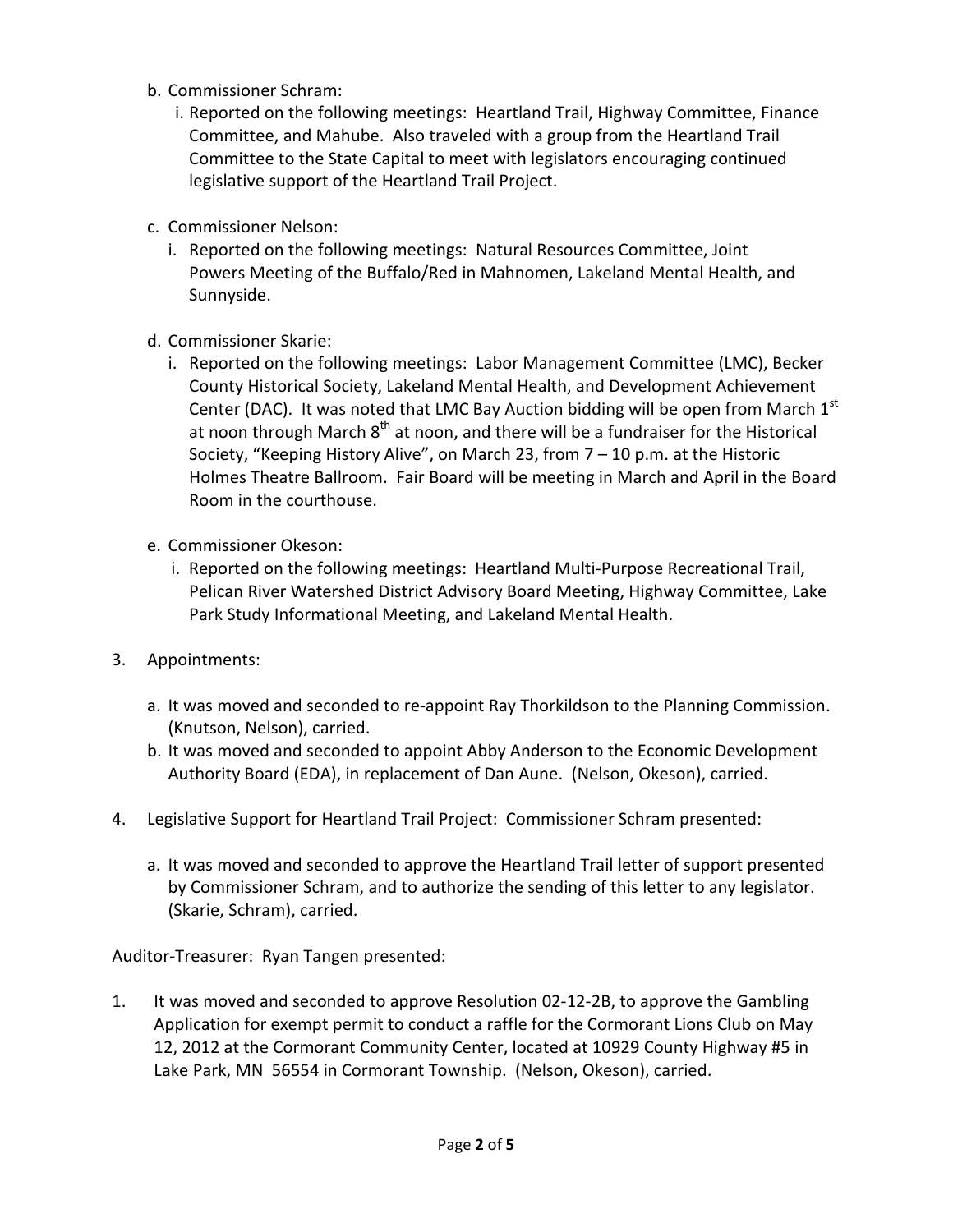2. It was moved and seconded to approve Resolution 02-12-2A, to approve the Application for Cancellation of Forfeiture for Parcel #17.7026.000. (Okeson, Schram), carried. The property was forfeited October 6, 1964 on Auditor's Certificate of Forfeiture Document #234220, and it was determined that the land was conveyed to Lake Eunice Township for road on August 18, 1952 by Mary E. McCoy and recorded as Document #195747 at the Becker Count Recorder's Office on September 3, 1952. The property was forfeited due to clerical error and should still be in the name of the township.

Finance Committee Minutes: Auditor-Treasurer, Ryan Tangen presented:

- 1. It was moved and seconded to approve the regular claims, over 90-day claims, and Auditor's Warrants:
	- a. Over 90-Day Claims:
		- i. DM Propane in the amount of \$84.65 due to billing process.
		- ii. Jiffy Lube in the amount of \$21.32 due to missing invoice.
		- iii. Nereson Automotive in the amount of \$2,785.07 due to missing invoice, with interest removed.
		- iv. Teiken Road Maintenance in the amount of \$315.00 due to timing of billing.
	- b. Auditor's Warrants: (Tuesday Bills):
		- i. 02/14/12 in the amount of \$26,414.73
		- ii. 02/21/12 in the amount of \$187,852.32
		- iii. 02/22/12 in the amount of \$1,217.60
	- (Schram, Skarie), carried.
- 2. It was recommended to approve when presented the Human Services Claims.
- 3. It was moved and seconded to approve the purchase of three office chairs at a cost of \$480 each, as recommended by the safety officer. (Schram, Okeson), carried.
- 4. It was noted by Sheriff Tim Gordon that the interest was removed from the Nereson bill.
- 5. It was recommended to approve when presented, authorization for Nancy Nelson, Director of Human Services, to sign the Next Chapter Technology contract.
- 6. It was moved and seconded to approve the installation of a work station in the Natural Resources Management office, accepting the low quote of \$1,955.37. (Nelson, Schram), carried.
- 7. Ryan Tangen and Brad Wentz requested consideration for projects that would be advantageous to complete in 2012, to get ahead of the five (5) year plan. The proposal included 13 miles of seal coating on 47 and 42 with an estimated cost of \$200,000 and paving 26 from 21 to 59, with an estimated cost of \$650,000. Paving of 26 in 2012 will result in savings due to other projects in the area and allowing for an overlay. Up to \$250,000 in advancing funds could be utilized. It was moved and seconded to approve moving forward with the paving of County Road Number 26, to include funding from the general funds and advances.(Schram, Okeson), carried.
- 8. It was recommended to approve when presented the revised Planning and Zoning Fee Schedule increases, effective April 1, 2012.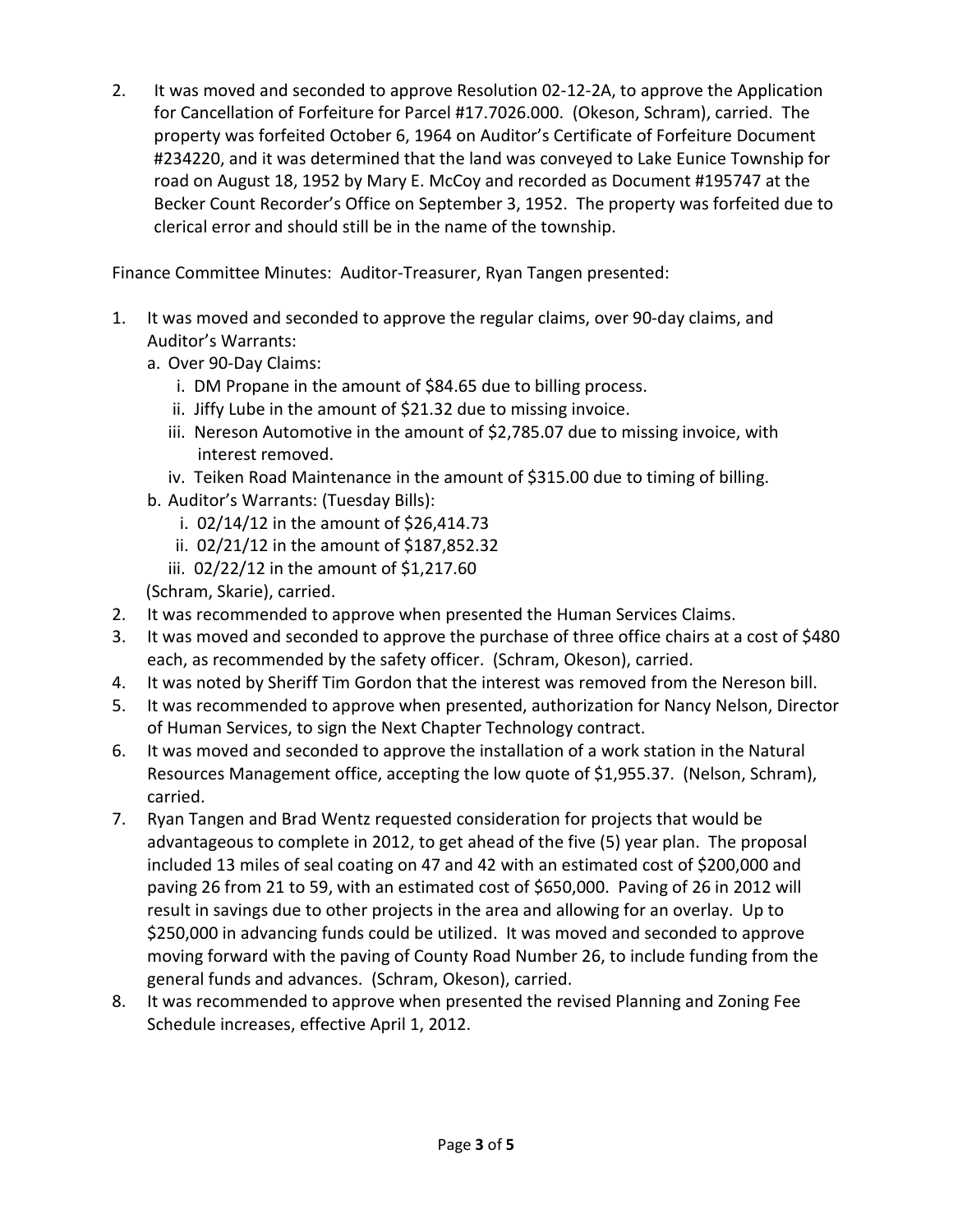## Assessor: Steve Skoog presented:

- 1. Steve Skoog presented information on a meeting he attended with the Joint House and Senate on Capital Investments and reported that it looks favorable for the Minnesota Pollution Control bonding proposal for 2012 Capital Assistance Program (CAP) grant funding for the Becker County Transfer Station and Recycling facilities, noting that CAP grants may not exceed \$2 million for a single county. Commissioner Nelson thanked Mr. Skoog for his hard work on this issue.
- 2. It was moved and seconded to approve the abatements for: a. PIN #16.0353.000 in Holmesville Township for the amount of \$578.00. b. PIN #16.0354.000 in Holmesville Township for the amount of \$ (254.00) c. PIN #16.0355.000 in Holmesville Township for the amount of \$578.00. (Schram, Nelson), carried.

Re-Districting: Ryan Tangen presented:

- 1. a. Ryan Tangen presented information in reference to re-districting and requested that a date be set for the public hearing and that options be narrowed down from the four options being considered. The deadline for establishing districts is May 1, 2012. The City's deadline is April  $3^{rd}$ , and the County cannot finalize until the City has approved their re-districting plan.
	- b. It was moved and seconded to approve the date for the public hearing on redistricting for Thursday, April 5, 2012, at 7:00 p.m., in the Board Room of the Becker County Courthouse, and to bring the final plan on re-districting to the Board meeting on Tuesday, April 10, 2012. (Nelson, Knutson), carried.
- 2. a. Options 1 through 4 were discussed. It was the consensus of the board that Option #1 was the best option. With this option, all five commissioners' seats will be up for reelection, but will have the least amount of changes in actual district boundaries.
	- b. It was moved and seconded to move forward with the support of Option 1 for Re-Districting. (Schram, Okeson), carried. The Board also authorized the Auditor-Treasurer to advertise Option 1 on the County website.
- 3. a. There was brief discussion on board terms, looking at 2 and 4 year terms, to stagger the elections in future years, but no decisions were made at this meeting. There will be continued discussion at future board meetings, as the filing for the 2012 elections opens on May 24, 2012.

Management Team: Ryan Tangen noted that there was not any new information to bring forward at this time.

Human Services: Nancy Nelson presented:

1. The Next Chapter Technology project was approved on February 14, 2012. The contract has been reviewed by County Attorney, Mike Fritz, however, there are now additions to the contract from Clay and Ottertail counties. It was moved and seconded to authorize the Next Chapter Technology contract, after final review and approval by the County Attorney's office. (Schram, Skarie), carried.